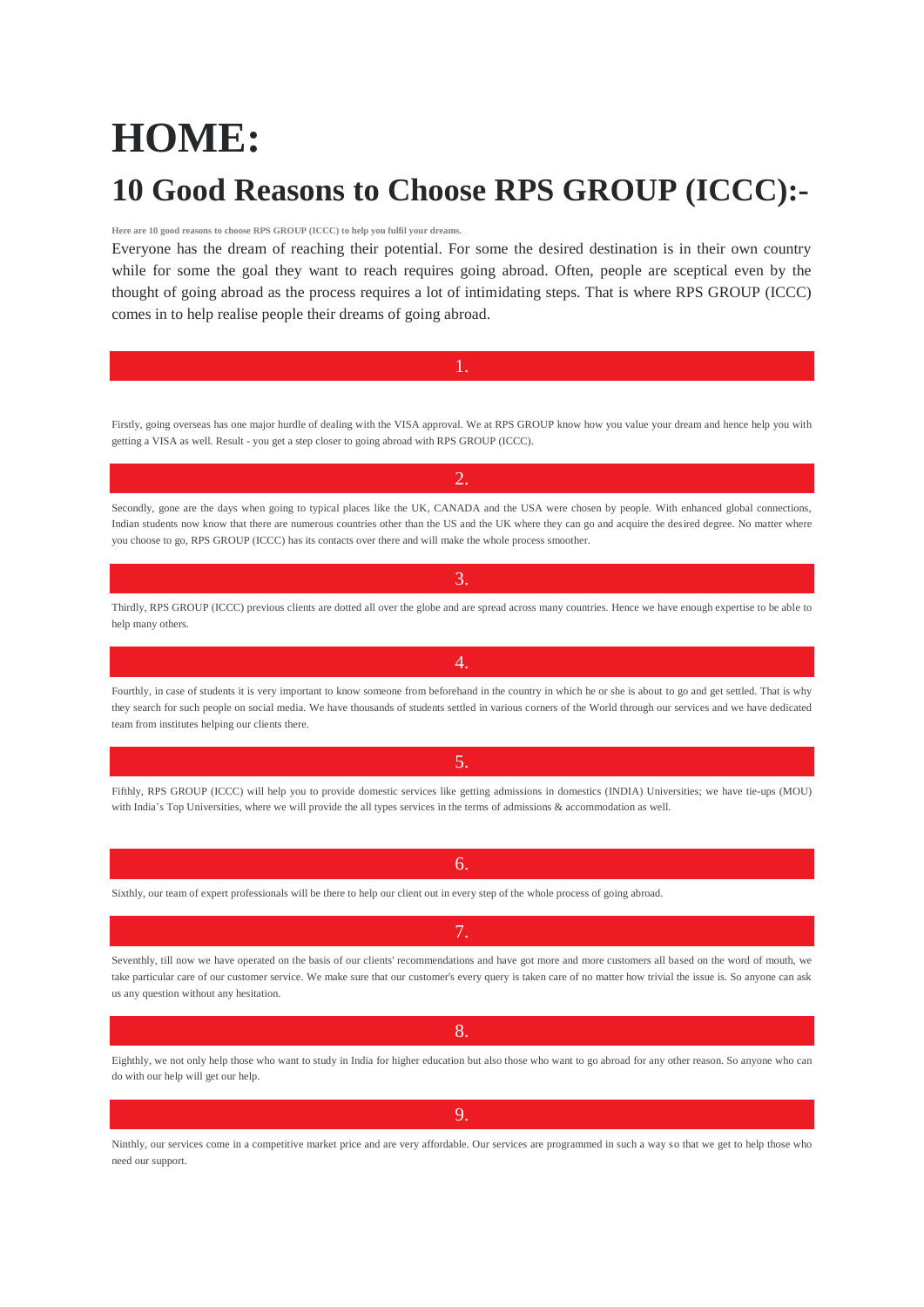## 10.

Finally, we at RPS GROUP (ICCC) operate with the aim of fulfilling dreams and not with the aim of making a profit. Hence we treat our clients' dreams delicately and make them happen.

Have trust on RPS GROUP (ICCC) and its track record of helping numerous people achieve their dreams and let us help you as well.



**[AUSTRALIA](http://www.aumglobal.com/australia_immigration_consultant.htm)**



**UNITED STATES OF [AMERICA](http://www.aumglobal.com/usa_immigration_consultant.htm)**